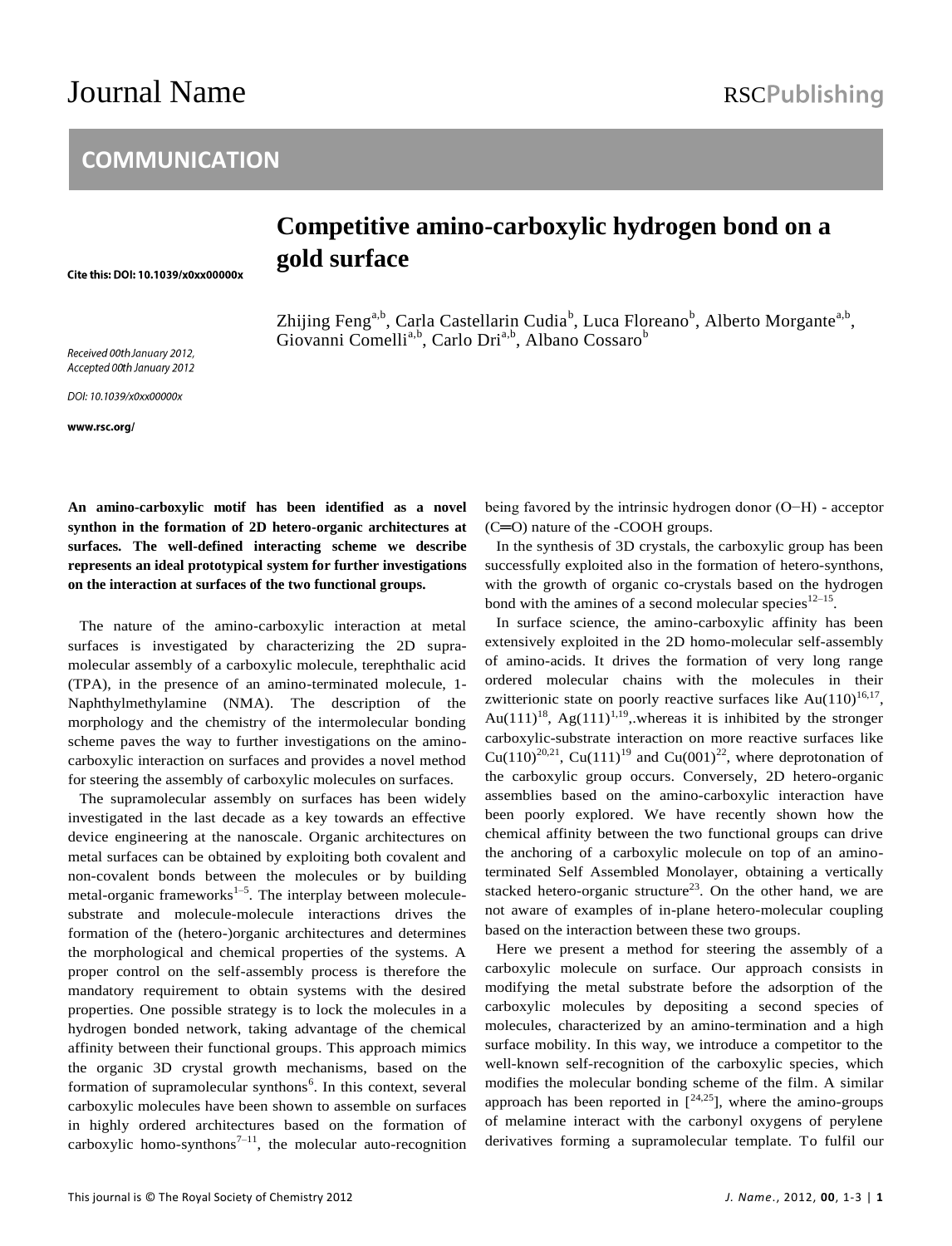high-mobility requirement we adopted a small aminoterminated molecule, the NMA (Fig. 1 a), to treat the Au(111) surface before the deposition of the carboxylic species. For the latter, we have chosen to study the TPA (Fig. 2 a), whose assembly on the bare Au(111) surface represents a simple, prototypical system and has already been characterized by means of Scanning Tunneling Microscopy (STM)<sup>8</sup> and X-ray spectroscopies<sup>26</sup>. Both the preparation of the samples and the measurements have been performed under Ultra High Vacuum.

We first discuss the assembly of the NMA on Au(111). We performed several depositions at a sample temperature  $T_s \sim$ 280K followed by an annealing of the sample at higher temperatures, in the  $280< T<sub>anneal</sub> < 330$  K range. Both XPS and STM reveal that no multilayer is formed at these temperatures and that the saturation coverage is a function of  $T_{\text{anneal}}$ , the NMA SAM being denser at lower temperatures. STM images show in fact the presence of molecules in different configurations. Part of them are isolated or involved in disordered supramolecular structures, whereas a considerable fraction aggregates in *n*-leaf-clover shaped clusters, where *n* ranges between 3 and 5 with its mean value increasing with the overall coverage (see Supporting Information for further details on the observed Au<sub>NMA</sub> morphologies).



Figure 1. a) NMA molecule b) N1s XPS spectrum of the Au<sub>NMA</sub> surface indicating that the amino groups of most of NMA molecules are in their neutral state. c) STM imaging of the Au<sub>NMA</sub> substrate. d) 4-leaf clover of NMA. STM image paramters: (c) 30.0×30.0nm², +200mV, 20pA; (d) 2.2×2.2nm², +200mV, 30pA (hydrogen atoms are not shown in the ball and stick models).

We also observe that the same film morphologies are obtained by directly depositing the molecules on the sample kept at Tanneal, without any further treatment. Figure 1 reports the images of a NMA monolayer grown at Room Temperature (RT), where the four-leaf-clover is the most relevant structure at the saturation coverage. In the close-up shown in panel d) the details of this supramolecular assembly can be seen. From the

shape of the leaves, the orientation of the molecules can be inferred, indicating that the amino groups are oriented towards the center of the clover.

The N1s XPS spectrum (panel b) shows a peak with two components. The position of the main component (399.0 eV) indicates that most of the molecules are in their neutral state (NH<sup>2</sup> ), and that therefore the intermolecular forces driving the formation of the n-leaf clover structures do not strongly affect the chemical state of the involved amines. On the other hand, the second component at 400.7 eV can be related to the presence of a minority component of molecules in a different conformation, with their amino groups interacting stronger with the substrate and/or with adjacent molecules. In fact, a shift to higher binding energies of the N1s peak can be due to the interaction of the primary amines with the gold surface<sup>27</sup> and can be related here for instance to some molecules adsorbed on the more reactive under-coordinated gold atoms at the edges of the terraces. The Au(111) surface treated with NMA ( $Au<sub>NMA</sub>$ ), as reported in Fig.1, represents the initial substrate for the subsequent TPA deposition, performed at RT.



Figure 2 a) TPA molecule structure and b) its assembly on the bare Au(111) (inset shows the structure of the TPA layer) and c) the Au<sub>NMA</sub> (hair-phase). d) N1s photoemission spectra show the chemical conversion of the amino-groups of NMA from neutral (already shown in Fig. 1b) to ionic state when interacting with TPA. e) Detail of the hair-like structure. STM image parameters: (b)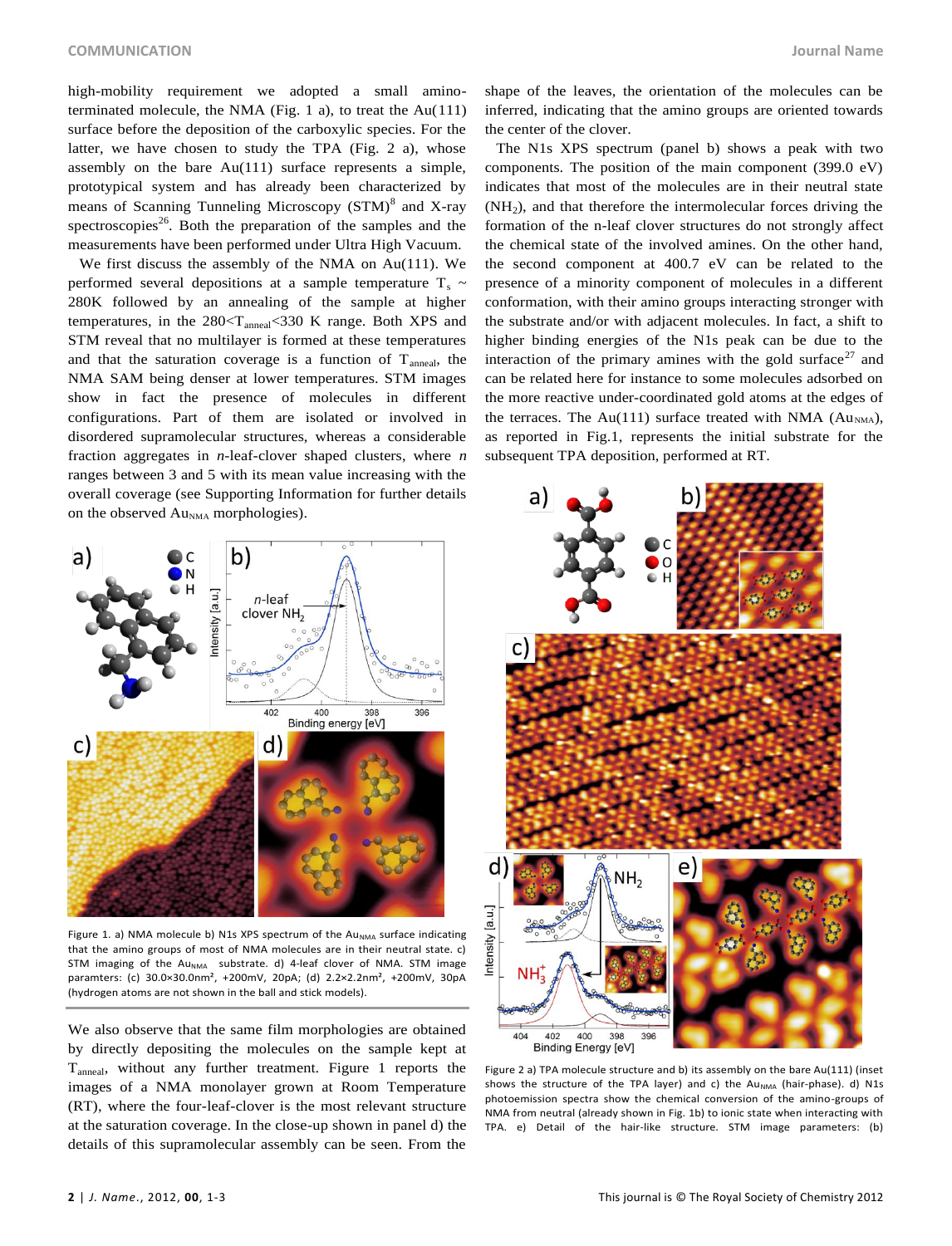10.0×10.0nm², +100mV, 500pA; (c) 29.4×18.9nm², +200mV, 10pA; (e) 5.0×5.0nm², +200mV, 20pA (hydrogen atoms are not shown in the ball and stick models).

Both the morphological<sup>8</sup> and the spectroscopic<sup>26</sup> properties of TPA on bare Au(111) are well known. The molecule assembles in a very compact 2D structure, formed by molecular chains placed side by side (see Fig. 2b and ref  $\binom{8}{3}$ ), whose building block is represented by two head-to-tail aligned TPA molecules. This arrangement is driven by the hydrogen bond between the carboxylic groups, as revealed by XPS spectra. In particular, O1s spectra showed that the two non-equivalent species of oxygen atoms of the molecule are indeed involved in a donor-acceptor hydrogen bond $^{26}$ .

A very different situation is found upon the deposition of TPA on  $Au<sub>NMA</sub>$ , as shown in Fig 2c. It can be seen that no phase separation occurs between the two molecular species, that assemble in very long hair-like structures. The N1s XPS (Fig. 2d) shows that the amino groups of the NMA undergo a chemical conversion, the N1s binding energy now being 401.1 eV, a value compatible with the ionic NH3+ chemical state<sup>28</sup>. A residue of neutral component is still found at 399.0 eV. At the same time, the O1s XPS indicates that the oxygen atoms of TPA are all equivalent and the carboxylic groups are in their anionic state COO- (see Supporting Information). Therefore, both the STM imaging and XPS show that the nature of the TPA intermolecular hydrogen bond has been deeply modified by the presence of the NMA molecule.

In the STM close-up of figure 2e, the details of the hair-like structure can be distinguished and the different molecules in the structure can be easily recognized by their shape, as suggested by the superimposed ball and stick model. It can be seen that the TPA molecules are aligned in rows similar to the ones observed when TPA is adsorbed individually on the bare Au surface; here, however, two NMA molecules participate in each TPA intermolecular bond and build a novel bonding scheme. We also verified that the sample temperature during deposition plays an important role: if TPA is deposited at lower sample temperatures (T<270K) no ordered structures are observed and STM imaging is very difficult probably due to the presence of second layer molecules. We hypothesize that the mobility of the molecules in this case is too low to drive the formation of the hair-phase bonding scheme. More interestingly, both TPA deposition at higher temperature (T>330 K) or an annealing of the hair phase to the same temperature promote the formation of a hair-phase with double- or multi-TPA central rows as shown in Figure 3 (see Supporting Info for further experimental details). In fact, a minority of TPA molecules assembled in 2D structures can be found also on a surface with a highly ordered hair-phase. It can be argued that, since a 2:1 ratio between the coverage of NMA and TPA in required for the formation of the hair-phase, the formation of 2D TPA assemblies occurs when this ratio decreases towards excess TPA. Notably, the TPA assembly in the double- and triple-stranded hair reported in Fig. 3 is different from the one found on bare Au(111). The TPA rows join by aligning the phenyl groups of the molecules

instead of building the usual honeycomb structure, indicating that the NMA-TPA interaction in the outer row of the strands modifies the pairing of the inner row. Starting with even lower NMA coverage, larger 2D islands of TPA were detected, as shown in the Supporting Information.



Figure 3 An excess of TPA molecules promotes the assembly of multi-stranded hair structures. The interaction with the NMA of the outer TPA molecules of the architectures also affects the pairing of the inner TPA rows. Image parameters: 9.3×9.3nm², +200mV, 20pA (hydrogen atoms are not shown in the ball and stick models).

In conclusion, we have shown how the assembly of carboxylic molecules can be steered by treating the surface with a small amino-terminated molecule, leading to the formation of well-defined hetero-organic architectures. The aminocarboxylic chemical affinity introduces a competition in the intermolecular hydrogen bonding and determines peculiar supra-molecular assemblies. The method we developed represents a valuable opportunity to explore alternative assembly morphologies of carboxylic-terminated molecules and yields a novel amino-carboxylic motif of potential interest in the synthesis of co-crystals based on hetero-synthons. Furthermore, since these functional groups are ubiquitous in biological systems, our findings also possess a more general interest, in particular related to the study of the origin of life. Indeed, the amino-carboxylic interaction at surfaces could have played a fundamental role as a precursor in the ribosome-free peptidic bond formation in the prebiotic conditions<sup>29,30</sup>. In this context, the well-defined intermolecular scheme we found can be a convenient prototype for investigating possible routes towards the on-surface synthesis of peptides .

This work is financed by the ANCHOR project of the FIRB 2010 call of MIUR (ref. RBFR10FQBL). For the setup of the ANCHOR Lab, we acknowledge Aleksander De Luisa for the